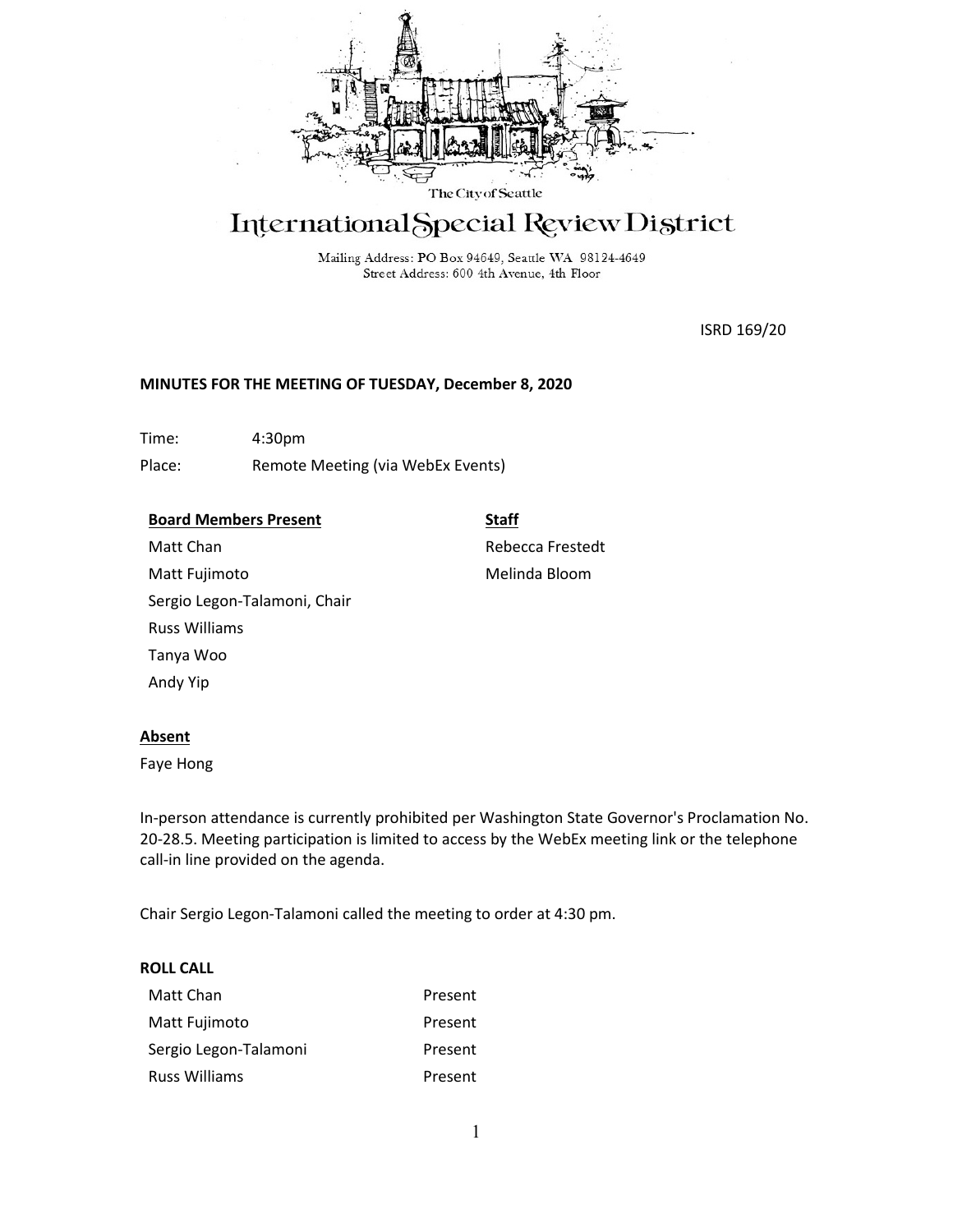| Tanya Woo | Present |
|-----------|---------|
| Andy Yip  | Present |

# **120820.1 PUBLIC COMMENT**

Ms. Frestedt said it came to her attention that the online public comment form wasn't working, or letting people sign up in advance. She apologized for the mix up. She said staff was working to correct it prior to the meeting and will look at see what occurred to prevent it from happening again. Given the mix up, she said she wanted to provide people with an opportunity to give verbal comment, especially knowing that several people may have intended to. She said for today's meeting she will go through the list of attendees to see if they have public comment.

Mr. Legon-Talamoni explained that the board is new to convening our meetings virtually and we appreciate your patience. For the public's participation, he said the process is going to be a little bit different. He asked that all public commenters, or people of the public raised their hand virtually so that they can be called on to provide public comment. He explained a change to the order of the agenda. He said public comment would occur at the front of the meetings. The procedures and sign up were outlined in the meeting's agenda. Due to the issue with the public comment sign up link, we're asking members of the public to raise their hand. If there are any members of the public that are willing to provide public comment, please do so now by raising your hand.

Nina Wallace provided written comment (in DON file) and said she was speaking as a community member, as someone who works in the ID and has for a long time also has a 4th generation Japanese American with family and cultural roots in this neighborhood. She said she has immense respect and appreciation for both artists and their work. But also feels hurt and anger at this attempted artwashing by KODA and Da Li. She said she resents high-financed developers extracting labor and culture from this community to erase the violence they have enacted over the past three years. This proposal does not erase the fact that 80% of KODA units were sold to people outside of the CID, that those who are rooted in this community and descended from Asian immigrants who built this neighborhood cannot afford to live at KODA. She said it does not erase the fact that KODA sales reps physically assaulted community members at a peaceful demonstration and made false accusations to police that resulted in the violent arrest of a peaceful protestor. She expressed concern about toxic fumes and dust and the impacts to Hirabayashi Place next door.

Ms. Wallace said this is probably what the board considers outside their purview but KODA has caused very real and tangible harm to the residents and community members. She said work is needed to repair that harm. She said that if the KODA's desire to engage with the community is genuine, then they need to be doing more than capitalizing on culture and art and ignoring and erasing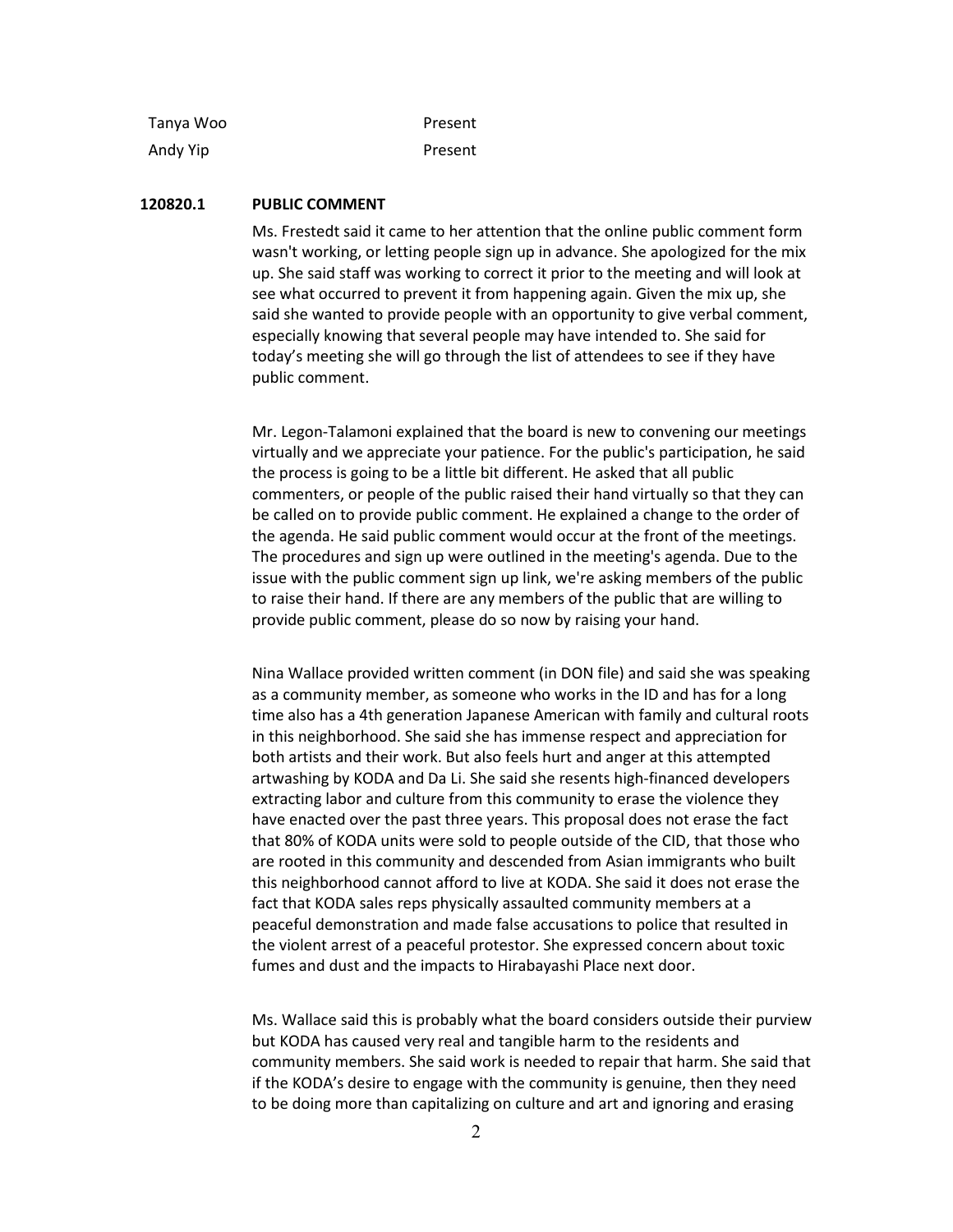their past and ongoing harms. She urged the KODA team to take responsibility for their actions and their impact on this community. She said she would like the City to hold KODA and other developers accountable to this community and require additional community outreach, and if this is outside of the process of the then she would like to see the Board work to revise and restructure that process that the board can actually take into account things like equity and affordability and displacement.

Jacqueline Wu provided written comment (in DON file) and said she is second generation Chinese and Filipino American as well. She said she finds a lot of cultural roots and consider Chinatown, International District her home as well. She said the goal of the International Special Review District (ISRD) is to maintain and protect the International District core as an Asian cultural, retail, and residential center and to protect, preserve and promote small retail and commercial businesses. The Board was created as a last line of defense for the community to curb the impact of development projects that will negatively impact the community. When the KODA Condominium project came through the board for its Certificate of Approval in January 2019, it also proposed a public art installation that would later be approved after outreach and engagement was conducted and artist and artwork selected. This meeting is a follow up to the public art project. She reminded the board of community opposition to the KODA condominium project and the harm that this entity has created. The development team claims that the project is named 'KODA' for the word ["friend"](https://ownkoda.com/information?locale=en) in several Native American dialects, but fails to cite which tribe, let alone work with any local Indigenous community on whose land they are building. This is a clear example of appropriation of Indigenous culture.

Ms. Wu said that community is in opposition to the KODA condominium project and protested the groundbreaking of the project with over a hundred residents, elders, and community members. When KODA's sales team hosted an art walk as part of first Thursday, none of the artists that they featured in their gallery were representative of Chinatown-International District or the Asian American and Pacific Islander community. Community members peacefully protested the KODA art walk. She spoke about construction impacts on the day care within Hirabayashi Place.

Ms. Wu said the outreach for the public art project has been non-existent. She urged that the Public Art project conduct a meaningful outreach and engagement strategy, that accounts for language and technological barriers. That community members who participate in the outreach and the engagement process are compensated for their time and expertise. Without community engagement, KODA Condominiums is practicing artwashing – the act of covering up a negative public image by recuperating, co-opting, and capitalizing on the art, culture, and labor of the existing community. She said the ISRD and the City of Seattle are accomplices to KODA's artwashing, by convening meetings that review the art and confer a certificate of approval, it gives the appearance of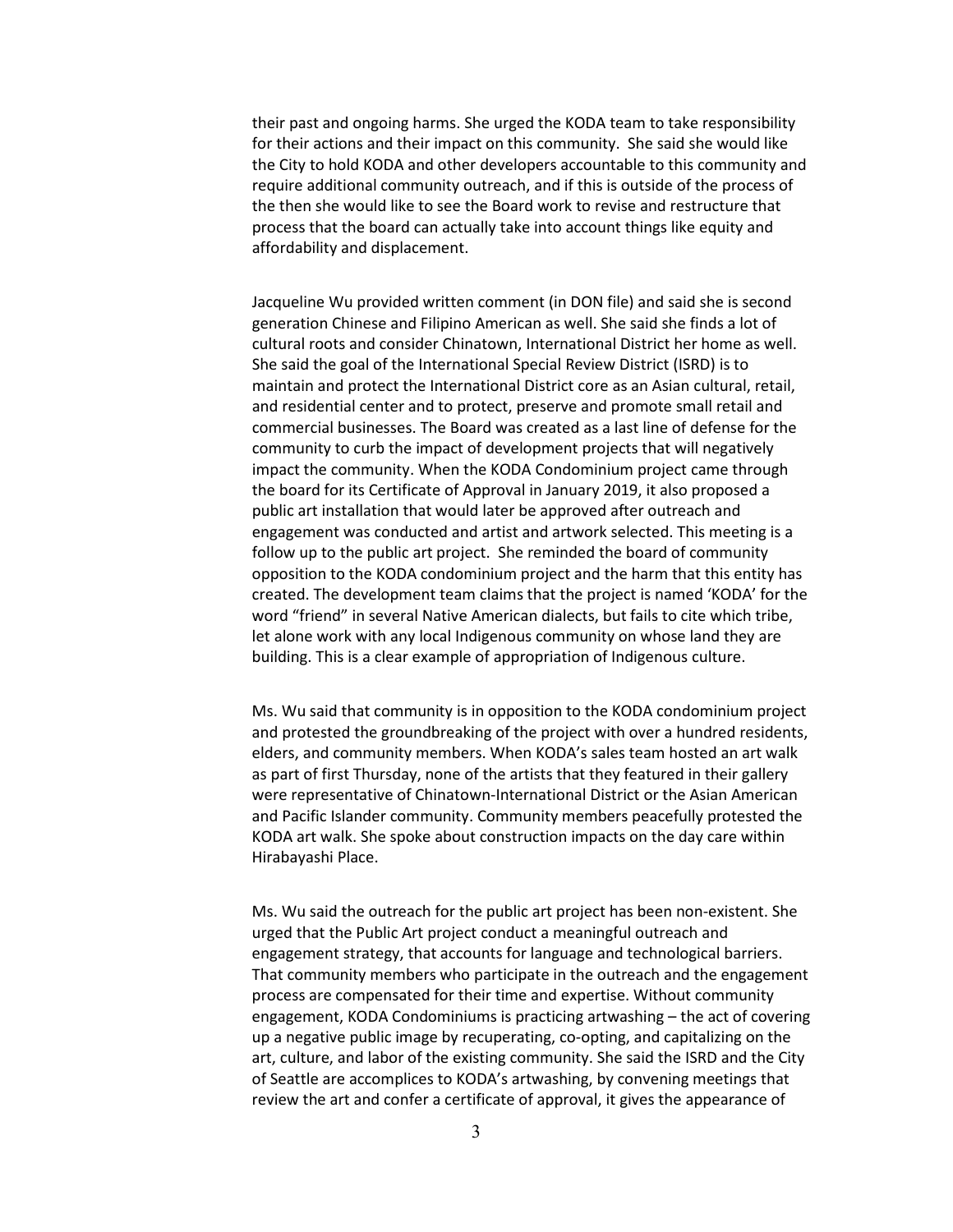public engagement and authenticity without community buy-in. She urged both the ISRD members and City decision makers to pursue a design review process that is equitable and just and requires community outreach. She said the Board should take into account equity, affordability, displacement, and additional externalities to the neighborhood.

Mr. Legon Talamoni read Derek Lum (InterimCDA)'s comments into the record:

"Da-li has submitted a presentation to the board which claims to have done outreach to Hirabayashi Place. We (InterIm) called for a community driven public art process and Da Li agreed to do this, and said they'd keep us informed about the process. However, they have not reached out to us to deliver any information on the art proposed here. It is striking that Da Li never contacted anybody on our Real Estate, Property Management, and Policy team as owners of Hirabayashi Place --even while they clearly have our contact information because we are in regular contact with them regarding construction impacts on Hirabayashi Place, and they know that we are very engaged with our building and concerned about the art at Koda, and had concerns about their original art scheme. The submission claims to have been distributed to the Hirabayashi Place community. No flyers reached any Hirabayashi Place residents. The manager at that location indicated that she has not seem any flyers come across her desk. So, not only was Da Li's public art process clearly not community driven, as they stated it would be at a past ISRD meeting, their effort to engage neighbors and community stakeholders in the process was cursory at best, and disingenuous at worst. We ask the developer to admit to not doing meaningful outreach to Hirabayashi Place, or even better to do actual outreach to Hirabayashi Place.

#### **120820.2 PROJECT BRIEFING**

120820.21 450 S. Main St. - KODA *Presenter:* Lesley Bain, Framwork

> Briefing on proposed artwork by Gerald Tsutakawa and Erin Shigaki, to be located at street level, near the south, residential entrance and near the southeast corner of the building, respectively.

Ms. Frestedt reminded the community and anyone listening in that they will continue to accept public comment following the meeting. She said this is a briefing to inform the board of the status of this project and help inform the final application when it does come before the board. No action will be taken.

The date of that meeting has not yet been determined. She said the International Special Review District board had recommended approval for the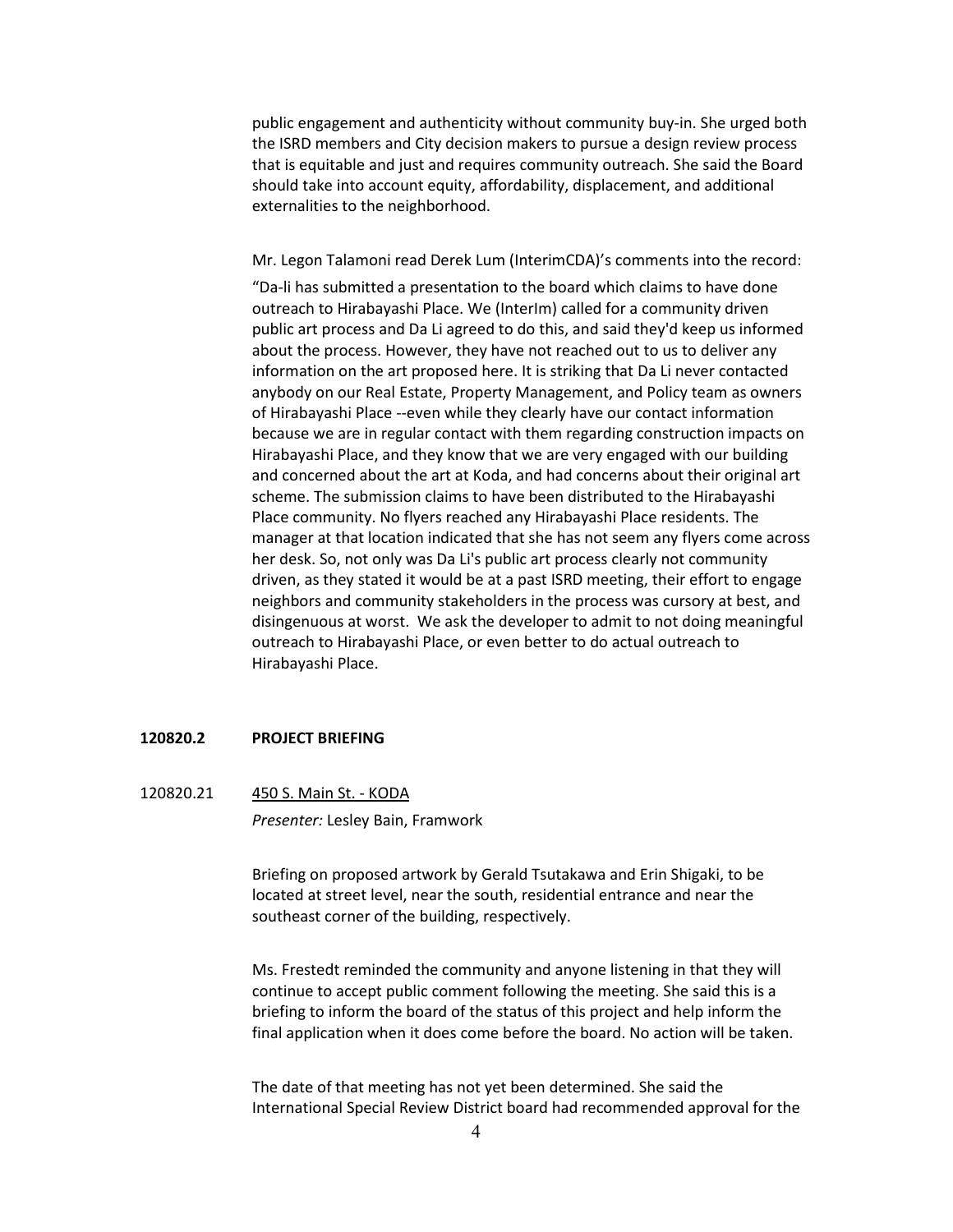application for a Certificate of Approval for final design for this development in February of 2019. At that time, there was discussion and presentation of an approach for some public artwork that had not been supported by the community and the board had encouraged the applicants to work more closely with the community to develop an art plan that was more reflective of the community and to have more community engagement and the artwork selection and so the artwork and building signage at that time was not part of the final design application.

Lesley Bain presented (presentation report and details in DON file) and said due to COVID it has been a challenging time to do outreach. She said she worked she provided flyers to Hirabayashi Place in person. She said input is valued and apologized if anyone was missed. She went through the slides and reported the process as directed by the ISRD board is being followed. She said they look forward to bringing great art to the neighborhood. She indicated the placement of the art pieces. She said that KODA hired Framework Cultural Placemaking to lead the process of engaging community and selecting one or more artists. She spoke about Framework and projects that the agency has worked on.

Ms. Bain said the makeup of the Artist Selection Panel was extremely important; they looked for a variety of voices rooted in the neighborhood and its history, with a strong connection to Japanese American culture and knowledge of public art. She said artist recommendations were requested from Wing Luke Museum, InterIm and SCIDPDA. The panel consisted of Blake Nakatsu, Wing Luke, S Surface City of Seattle Arts and Culture, Ken Matsudaira, M. Rosetta Hunter Art Gallery, Tom Kleifgen, Momo, Christina Nguyen, Nihonmachi/Japantown and Chinatown-International District Community resident. Ten artists were contacted, six artists responded with letter of interest.

Ms. Bain said the selection panel agreed on a set of criteria to view the work and score the artists. These criteria are in line with the direction from the ISRD: conceptual appropriateness, materiality, and artistic quality. She said the selection panel felt that all of the responding artists had merit in terms of artistic quality, and the decision was difficult because of the high caliber of artists. The panel agreed to hire two artists, one for the entry piece and one for the shadowboxes. She said the panel selected Gerard Tsutakawa as the artist for the entry sculpture and Erin Shigaki for the artwork in the shadow boxes. She said both artists have strong roots in the neighborhood. She said when Mr. Tsutakawa was younger, he worked sweeping the floor and stocking shelves at Uwajimaya store that once stood on the site. Ms. Shigaki spent much of her childhood in Nihonmachi with her grandparents and has focused her art on bring the stories of Seattle's Japanese community to the public.

Ms. Bain said both artists are storytellers in different ways. Mr. Tsutakawa creates iconic sculptural expressions that connect with people. Ms. Shigaki's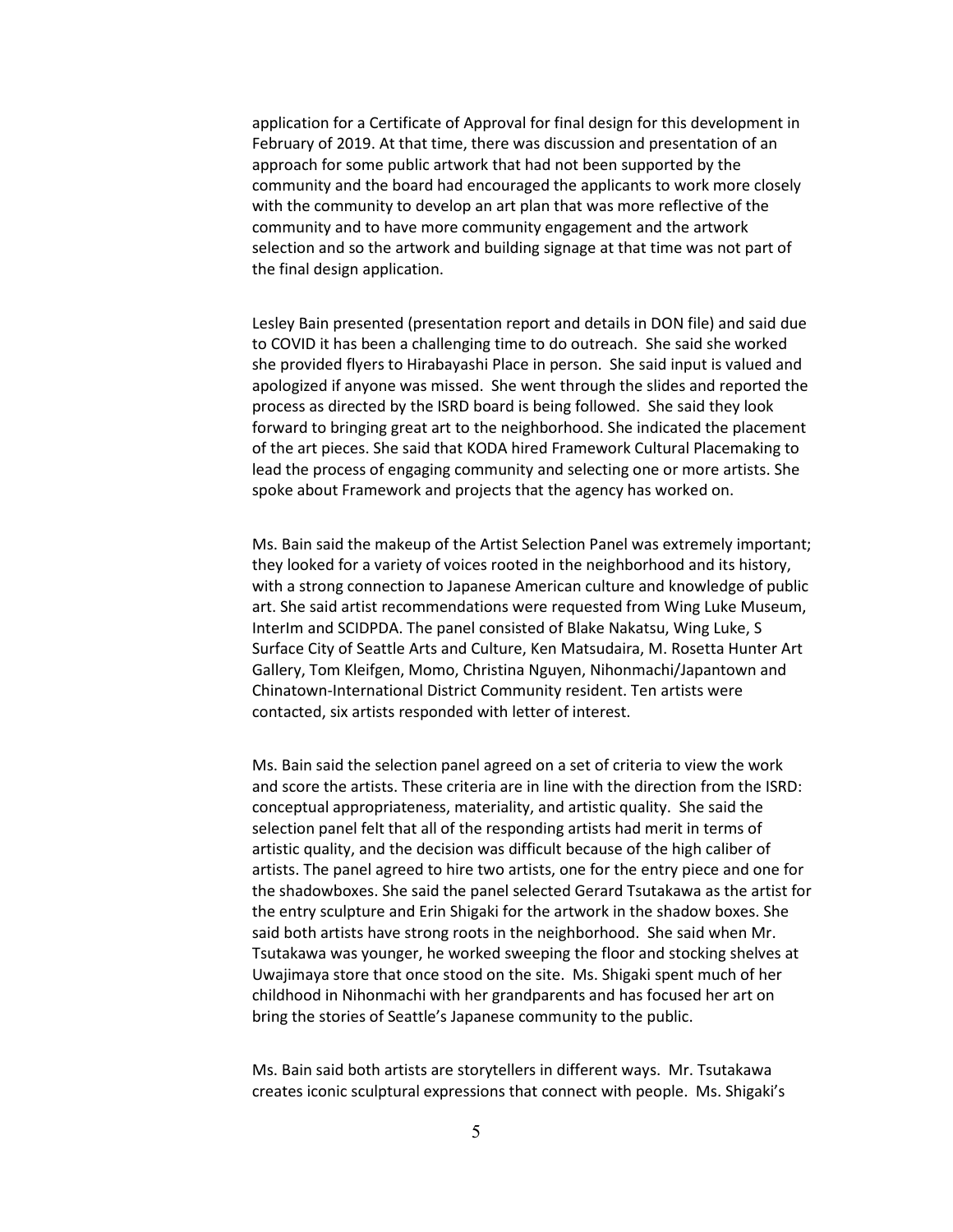work has included both abstractions and photographic images that have engaged communities in both the history of place and the issues of our time. Both artists are recognized for the quality of their work. Mr. Tsutakawa is an internationally known artist and part of a legendary family that has shaped public art in the Pacific Northwest. Ms. Shigaki is of a younger generation, making a mark with work shown in the Wing Luke Museum, Nihonmachi Alley, Densho, King Street Station and Bellevue College. She said the selection panel was pleased with the idea of paring a seasoned iconic sculptor with a younger artist that is similarly rooted in the neighborhood.

Mr. Tsutakawa provided a personal biography and examples of past works. Ms. Shigaki said she is Yonsei, 4<sup>th</sup> generation Japanese-American and a denizen of the neighborhood.

#### Entry Sculpture

The sculpture location is along South Main Street at the edge of exterior vestibule and the sidewalk. It will be highly visible to passers-by and to people entering the building. The visualizations below show an elevation along South Main Street, and a view from South Main Street looking west. Because the street is sloped, there will be a grade change between the sidewalk and the flat vestibule. The slope is gentle enough to not require fall protection. The sculpture will be located approximately 24" from the column that frames the vestibule and will help to protect people from walking off of the higher drop of approximately 12".

The submitted design is a strong vertical, freestanding, bronze sculpture in Mr. Tsutakawa's "X 0 series." It will be approximately 6'-6" high and 27" wide. This original new sculpture design is an abstract metaphor of a variety of visual images and themes. The sculpture plays on the image of straight lines and curves, so it has a ying-yang/male/female quality. The X-0 is also the character abbreviation for Hugs and Kisses. The vertical forms relate to the forms of Asian calligraphic shapes.

Bronze is a classic material for artworks and vessels going back to Shang Dynasty in China over 3000 years ago and is amazingly beautiful and durable. The sculpture would be made with 1/8" sheet #C65500 "Evedur" silicon bronze and silicon bronze welding rod. This would be a hollow, TIG welded bronze fabrication. All edges, welds and surfaces are to be ground smooth and polished. A permanent charcoal and blue-black patina is to be applied and sealed with a hot wax clear coat sealer. She described the configuration of the footing. The bronze material is extremely durable and will not wear from the weather and touch. The bronze surface can be easily cleaned if tagged with spray paint.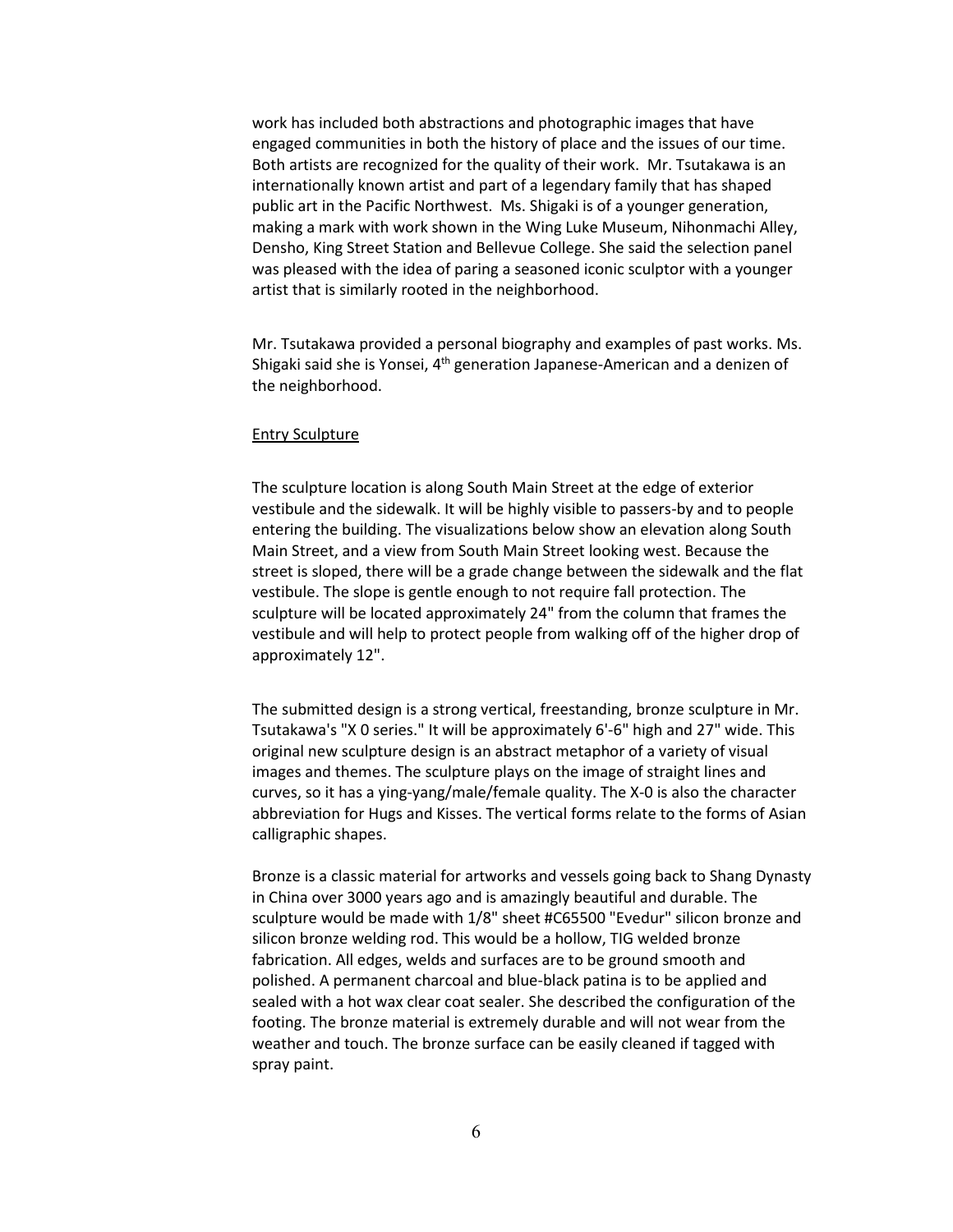#### Shadow Boxes

The shadowbox location is on South Main Street near the corner of 5th Avenue South. The art will be in the 4" deep recesses, protected with non-reflective glass.

The concept for the shadowboxes is to create a set of circular stone mon (family crests) representing the resiliency of Seattle's Japanese American community which was once located in the heart of the Chinatown-International District, where KODA is located. Three mon will be made from Columbia River basalt. Each will be on 20" diameter, 2"deep circular stone pieces hand-cut and polished by a sub-contracted vendor. The 2" depth will allow the stones to be attached from behind in the 4" deep shadow boxes with the appearance of floating. The designs will be sandblasted onto the stone surface by a subcontracted vendor, assisted by the artist. The designs will then be hand-painted with stone paint by Erin Shigaki. Lighting for the art is within the shadow boxes and is being coordinated with the building contractor. The shadowboxes will have a glass front, and the glass will be the most transparent available on the market. The glass is Guardian's "Ultra Clear" and has minimal glare & color.

#### Mizuhiki

A traditional knot made of twisted rice paper usually gracing gifts and homes on special occasions. The knot is symbolic of the Japanese American community's strength and fortitude. May this mizuhiki impart this same strength and endurance on the current inhabitants of the Chinatown-International District.

#### Tanzaku and Kiku

Wish flag and chrysanthemum. Tanzaku contain handwritten wishes of gratitude and for a good future. They are traditionally hung from trees and sacred spaces during festivals. Kiku symbolize longevity, rejuvenation, and royalty. May this pairing evoke a wish for healing and dignity in this neighborhood.

#### **Matsu**

Pine. Matsu are symbolic of longevity, virtue, and youth. Japanese immigrants found Pacific Northwest evergreens were similar to the ones they left behind. In Japan, matsu are also used to mark the boundaries of the sacred ground of temples and shrines. May these pines bless this land in remembrance.

Ms. Bain said the original intent of community outreach was to have the typical meetings with presentations and input. COVID-19 restrictions have meant following a different approach. She said they created both digital and paper media in English and Chinese to try to reach as many people as possible. Input is possible via phone, email and the website. Flyers were distributed around the neighborhood with information on the art concepts. They were left with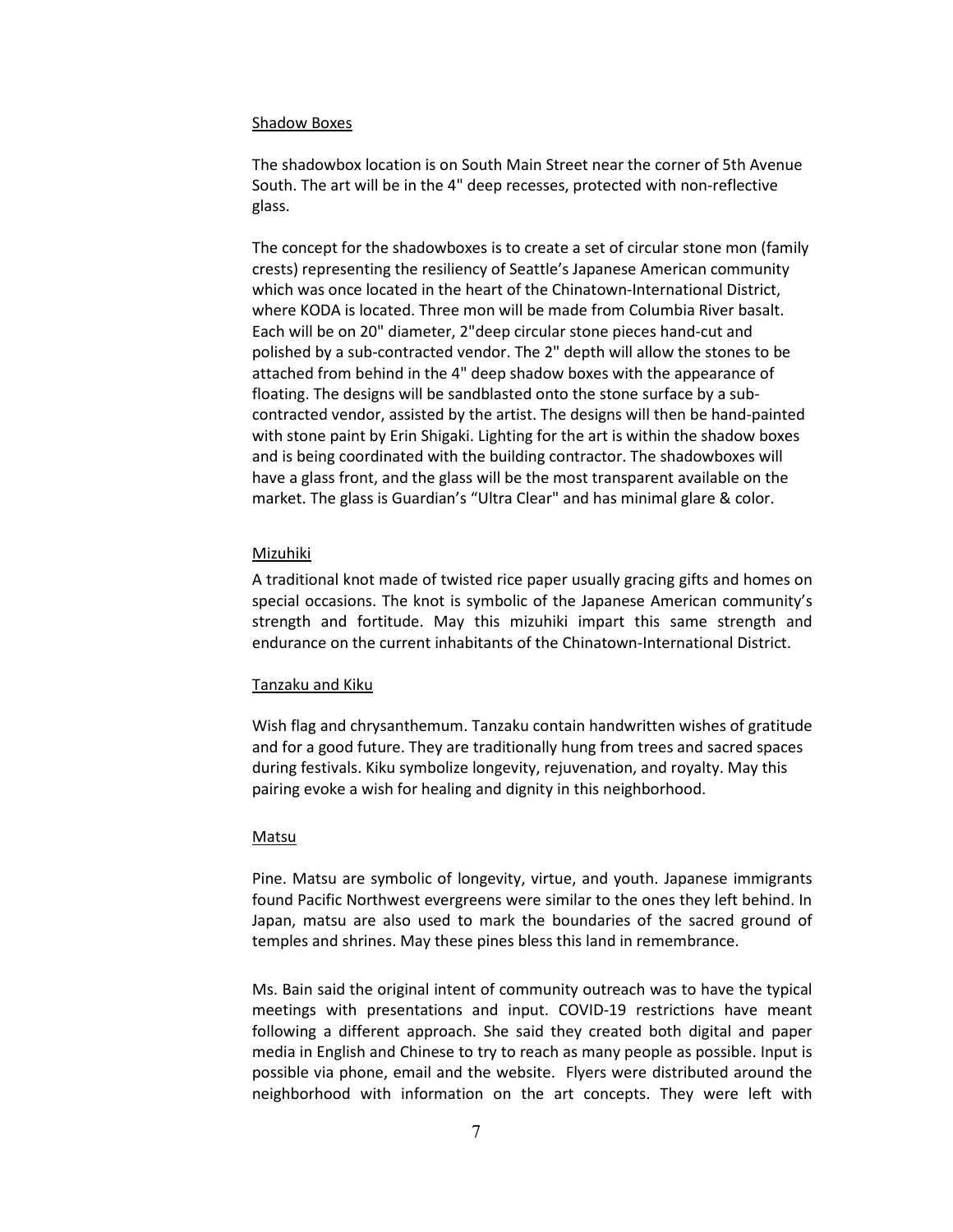businesses, including smaller shops and restaurants and larger businesses with bulletin boards such as Uwajimaya and Kinokinaya. They were left, with permission, where newspapers and literature were on display in cafes and tea shops including Oasis Tea Zone and the Panama Hotel. Flyers were also left with apartment building managers who would take them for posting, including at Hirabayashi Place, Icon Apartments, and Imperial House. Some were posted in public spaces over expired political posters near Jackson Hub and Nihonmachi Alley. The flyer was posted on the door to the SCIDpda offices.

Mr. Chan asked what input was provided from community and how was that incorporated into the concept.

Ms. Bain said she has not received feedback.

Mr. Tsutakawa said as an artist he goes through creative processes that are not linear and are more organic. He said he took images in his mind and tried to blend them with his personal history in the neighborhood.

Ms. Woo said she hasn't been able to find information on artwork on KODA's website. She would like to see more detail about what has been done in terms of outreach.

Ms. Bain said she would be happy to do that.

Ms. Frestedt reminded the board that although community outreach is very important, the board reviews for placement, scale, attachment, detail, visibility and prominence.

Mr. Legon-Talamoni asked if locations were determined by panel.

Ms. Bain said they were approved during Certificate of Approval for building; the locations were specified.

Mr. Chan asked if artists received information from public.

Ms. Bain said that Betty Lau commented that more Japanese references are needed but there were no other comments received.

Ms. Woo asked about placement of the Mons.

Ms. Bain said they will be placed in 4" deep shadow boxes.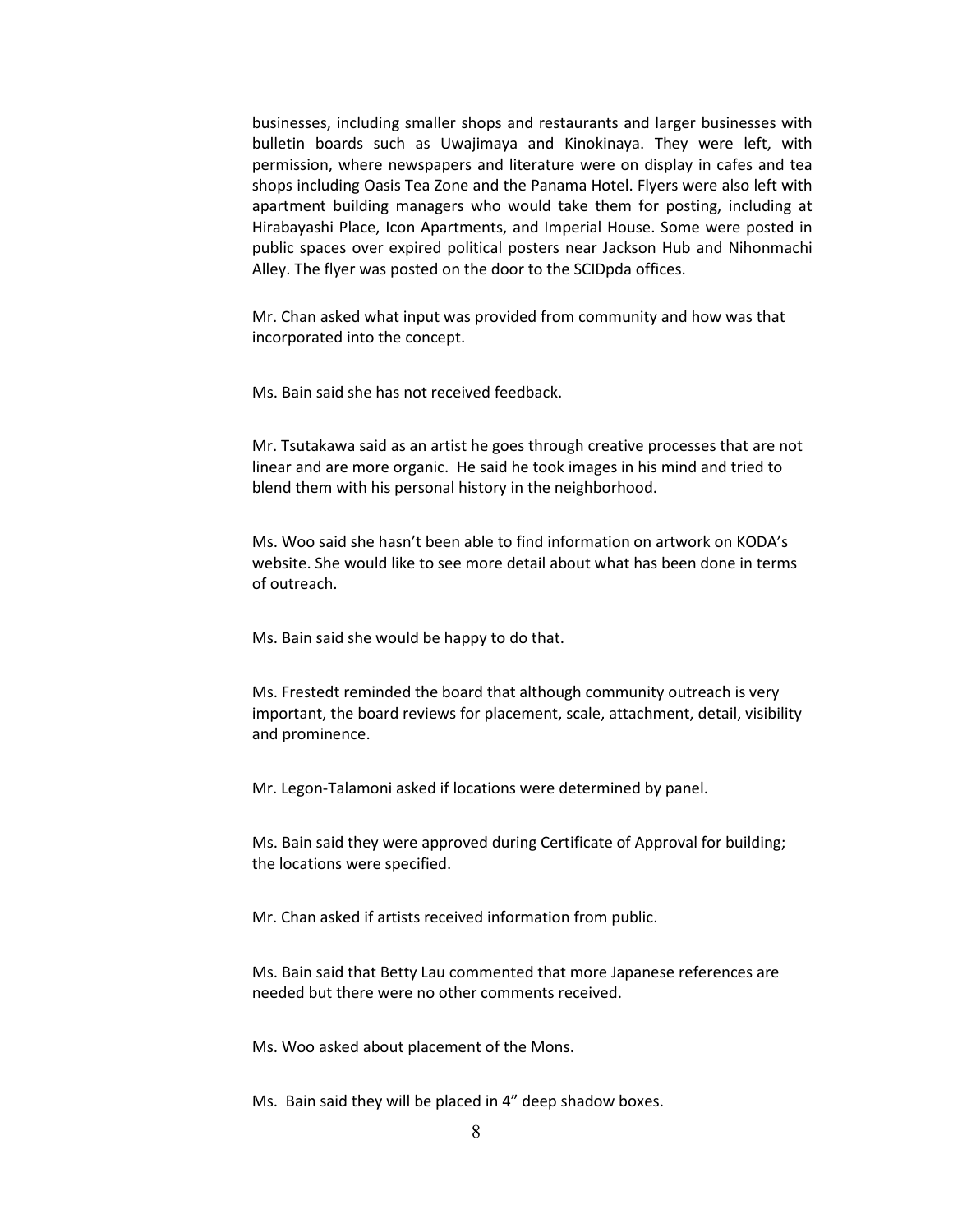Ms. Shigaki said windows will be lit from inside.

Ms. Woo asked about building material at this location.

Ms. Bain said it is steel.

Mr. Chan noted the entire area is covered with glass, so the discs won't be exposed to environment. He asked about lighting.

Mr. Tsutakawa said the sculpture will be lit from above, but that lighting has not been designed yet.

Ms. Bain said they are working with architects to get details.

Mr. Chan asked how close the sculpture is to the curb and what the step down is.

Ms. Bain said 12" is the maximum height allowed but this isn't that tall.

Mr. Legon-Talamoni said a wall section to show section cut through sidewalk and how close to the edge the sculpture is would be helpful.

Mr. Fujimoto requested lighting details, and location details.

Ms. Bain said they can provide those details; these were concept drawings for input.

Mr. Fujimoto said both art pieces are wonderful concepts.

Mr. Williams echoed other board member comments. He said both are accomplished artists which is a great starting point. He said the cherry blossom lighting in canopies should be considered in lighting plan as well.

Ms. Frestedt suggested to have someone review Crime Prevention through Environmental Design (CPTED) analysis to help inform spacing, location. She said recessed entry and the grade change create an enclosure between sidewalk and building and a possible safety issue.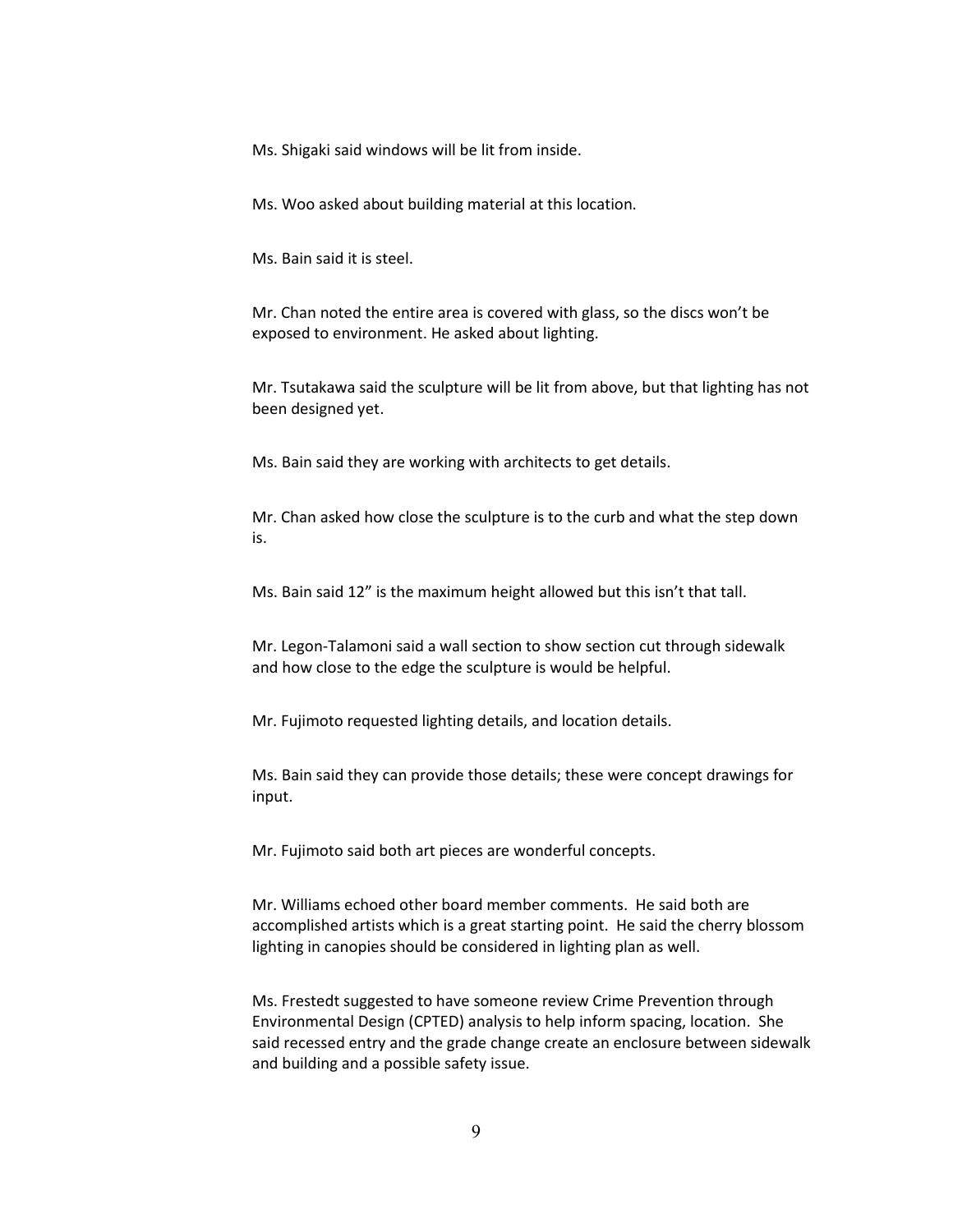Ms. Bain said she could run it by Seattle Neighborhood Group. She said the holes in the sculpture provide visibility through. She said vestibules are challenging.

Mr. Legon-Talamoni said he hears support for both art pieces. He said the applicant has done a great job assembling a panel of stakeholders and community to gain different perspectives. He said both artists are local artists. He said the KODA project is highly scrutinized. He said having local artists is a wonderful thing.

Mr. Chan agreed and said the concepts are wonderful. He noted concern with the community outreach part. He said it is very important to the community that all circles are closed. He said he supported concepts and said both pieces will be great additions.

Mr. Yip said COVID issues are challenging for outreach. He suggested reaching out to the community prior to the next meeting about community input. He said the design and concept are in the right direction.

Mr. Tsutakawa expressed concern about schedule and the amount of time he needs to build the sculpture.

Ms. Frestedt said she can do administrative review for some projects but this one warrants full board review. She said the next meeting is dependent on when she receives a complete application. She said the board has asked for additional information: shop drawings of how work is placed and configured, scale and dimension, and for lighting.

Ms. Bain said they will aim for more community outreach and will aim for January meeting.

Mr. Williams said it would be beneficial to show XO in plan view to get a sense of the surrounding area and the space it is occupying.

Ms. Woo said the artists and their concepts are amazing and she was excited to see it come to fruition. She said it will be nice to get the community excited and involved.

Ms. Frestedt said the 2021 schedule has been posted. She apologized for the snafu with public comment link.

# **120820.3 BOARD BUSINESS**